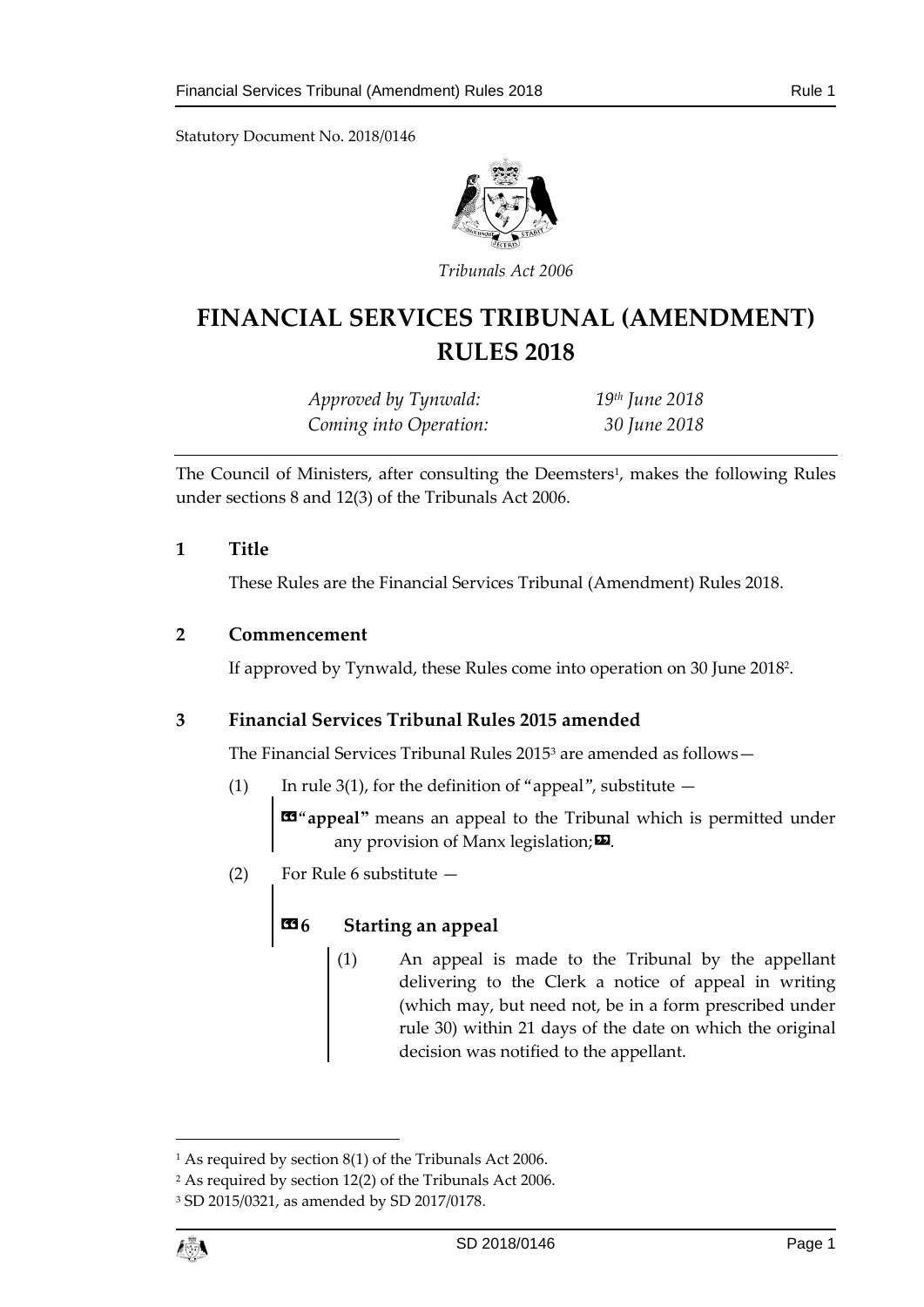- (2) When the appellant delivers the notice of appeal to the Clerk the appellant must also deliver a copy of the notice to the respondent at the same time.
- (3) The notice must include all the following information
	- (a) the appellant's name and address;
	- (b) details of the original decision; and
	- (c) the grounds of the appeal (including, where appropriate, a brief summary of the facts giving rise to it).
- (4) The notice must be accompanied by a copy of the document by which the original decision was notified to the appellant and confirmation that a copy of the notice of appeal has been sent to the respondent.
- (5) An appellant may make an application to the Chairman for an extension of the time-limit for delivering a notice of appeal and such an application may be made before or at the same time as a notice of appeal is delivered and must —
	- (a) set out the reasons for making the application; and
	- (b) explain why the appellant cannot or could not comply with the time-limit.
- (6) The Chairman may extend the time-limit for delivering a notice of appeal only if the Chairman is satisfied that
	- there are exceptional circumstances justifying the late acceptance of the notice of appeal; and
	- (b) the appellant has done all the appellant could to deliver the notice of appeal within the time $limit. 29$ .
- (3) In rule 7
	- (a) for paragraph  $(2)$  substitute  $-$ 
		- $\mathbf{G}(2)$  If the notice of appeal
			- does not comply with rule  $6(3)$  or  $6(4)$ ; or
			- is made after the expiry of the time referred to in rule 6(1) and no application is or has been duly made to extend the time for bringing the appeal; or
			- is made after the expiry of any extension of time granted by the Chairman under rule 6 and no further application is or has been duly made to further extend the time for bringing the appeal,

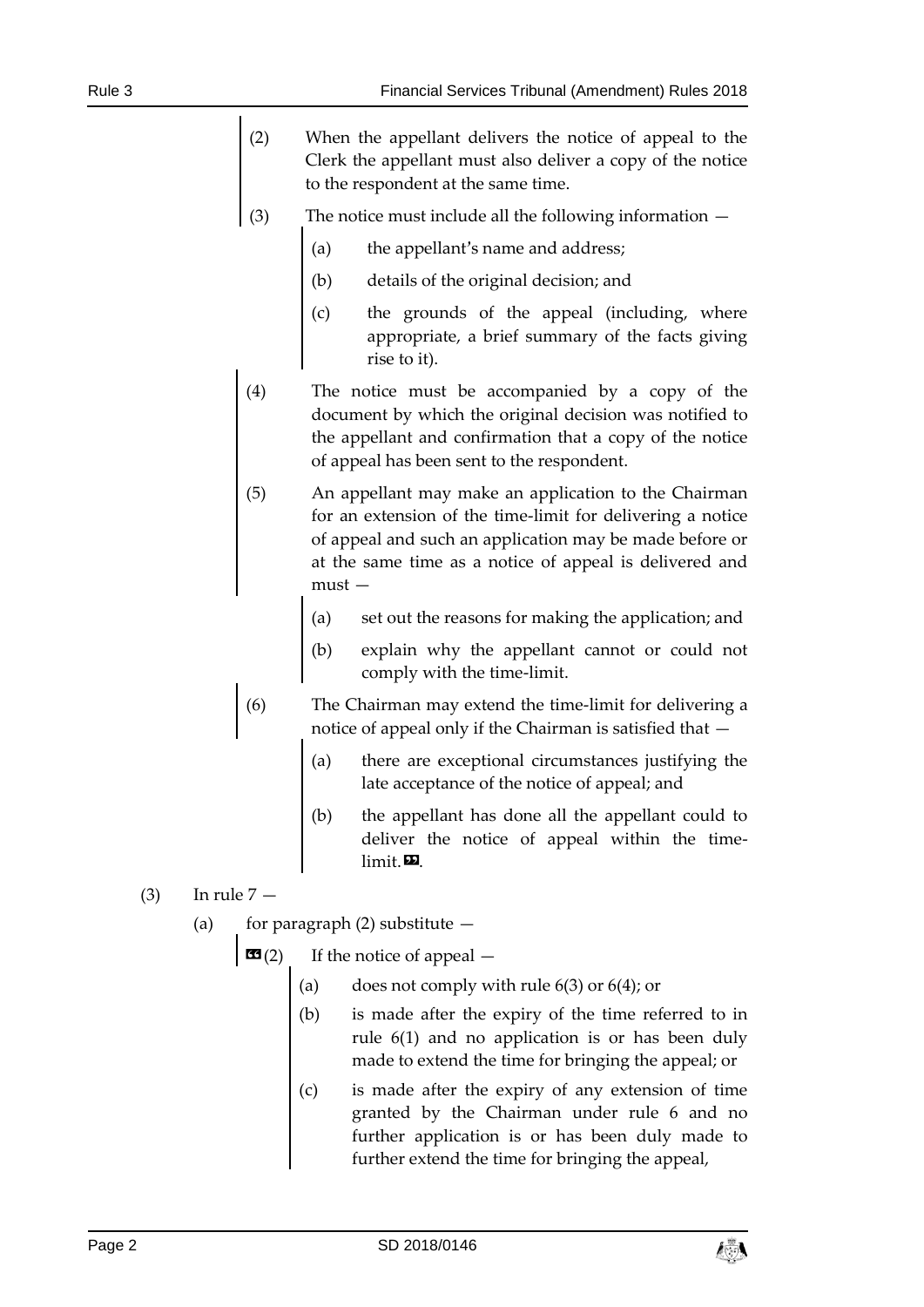the Clerk must, not later than 7 days after receipt, return it to the appellant, indicating what information or other matters should be included in it or accompany it, and the appeal is to be treated as if it had not been made. $\mathbf{E}$ ;

- (b) in paragraph  $(3)$ 
	- (i) for "rule  $6(1)(b)$ " substitute  $\mathbf{I}$  rule  $6(5)\mathbf{E}$ ; and
	- (ii) for "rules 6(4) and 6(5)" substitute  $\mathbf{C}$  rules 6(3) and 6(4) $\mathbf{E}$ ;
- (c) in paragraph (4), for "rule 6(1)" substitute  $\mathbf{w}_{\text{rule}}$  6 $\mathbf{w}_{\text{i}}$ ;
- (d) in paragraph (10), for "paragraph 2(a) or (b) or  $(4)$ " substitute  $\text{Eq}$  paragraph 2(a) to (c) or  $(4)$   $\text{Eq}$ .
- (4) For rule 32 (*transitional provisions*), substitute —

### «**32 Transitional provisions**

- (1) The Financial Services Review Regulations 2001 <sup>4</sup> continue to apply to an appeal under section 32 of the *Financial Services Act 2008* made before the coming into operation of these Rules.
- (2) These Rules are subject to any specific provision made by Schedule 1 to the *Insurance* (Amendment) Act 2017.
- (5) For rule 33 (*revocation*) , substitute —

### «**33 Revocation**

Subject to the transitional provisions in rule 32, the Financial Services Review Regulations 2001 are revoked in so far as they apply to an appeal under any of the following provisions —

- (a) section 32 of the *Financial Services Act 2008*;
- (b) section 45 of the *Insurance Act 2008*;
- (c) section 21 of the *Collective Investment Schemes Act 2008*;
- (d) section 38 of the *Retirement Benefits Schemes Act 2000.».*

### **4 Revocations**

The Financial Services Tribunal (Amendment) Rules 2017<sup>5</sup> are revoked.

### **MADE 4 TH JUNE 2018**

#### **W GREENHOW**

*Chief Secretary*

1

<sup>4</sup> SD 332/01.

<sup>5</sup> SD 2017/0178.